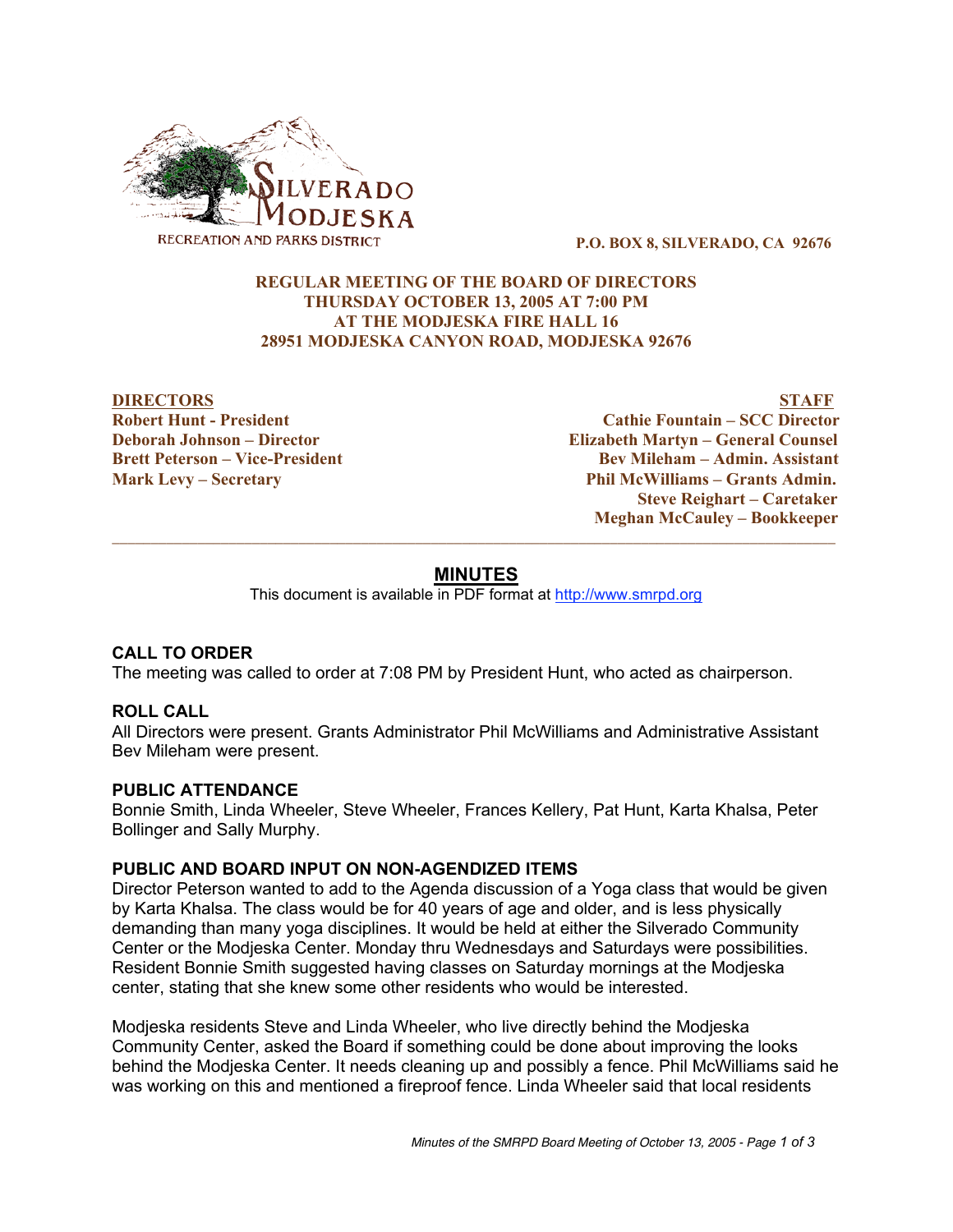would be willing to help with the clean up. The Board said they would like to have a little garden and a picnic bench put in there and the residents liked the idea.

# **CONSENT CALENDAR**

 **1ST ACTION:** Director Johnson made a motion to accept the Consent Calendar with the Board Minutes and the Safety Committee Minutes of Sept 22, 2005. Director Levy seconded. Unanimously approved.

# **PAYMENT OF DISTRICT BILLS**

 **2ND ACTION:** Director Levy made a motion to approve payment of transmittal 10-05A for \$100.00 total for Director's compensation for the Regular Board Meeting of September 22, 2005 to:

Director Levy \$50.00 Director Hunt \$50.00 Director Peterson seconded. Unanimously approved.

 **3RD ACTION:** Director Hunt made a motion to approve payment of transmittal 10-05B for \$3,523.73 total to:

| K.J. Snyder & Associates     | \$575.00   | Invoice #5146 and 5164                     |
|------------------------------|------------|--------------------------------------------|
| Meghan M. Warner             | \$406.25   | Invoice #05-77 (Bookkeeper)                |
| <b>Ware Disposal</b>         | \$108.63   | <b>Invoice #5A101009</b>                   |
| <b>Richard Hale, CPA</b>     | \$1,012.50 | Invoice dated 9-30-05 (Auditor)            |
| <b>Katzmaier Newell Kehr</b> | \$1,352.06 | Inv. #107108-6813 (Architect) RESUBMISSION |
| <b>SCWD</b>                  | \$30.00    | <b>Late Charges</b>                        |
| <b>SBC</b>                   | \$39.29    | 714-6492428 and 714-649-2850               |

Director Peterson seconded. Unanimously approved.

# OTHE**R DISTRICT BUSINESS**

There was a pre-meeting inspection tour of the roadside vegetation at the Modjeska Park, where residents of Modjeska offered to help the Board with decisions about the extent of the trimming there. It was decided that a volunteer clearing party would be held on Sunday October 23 at 10:00 A.M. Directors Hunt, Peterson and Levy offered to be there to help with the clean up. The Board and residents didn't think clear cutting was necessary and would be trimming the vegetation as needed. In purchasing any new plants, it was suggested asking Steve Peterson of Treeworks for his help in getting plants wholesale. A motion sensitive light was suggested to help with the vandalism. Another suggestion was posting a sign saying that the park is closed at 10:00P.M. An electric box at the park was a concern because of repeated dropping of small burning items inside it by local youths. Director Johnson suggested having a safety plan put in place after the vegetation clean up.

**4TH ACTION:** Director Johnson made a motion to remove the departed Ron Molendyk as a contact person on SMRPD Resolution #92503-1, approval to Apply for Grant Funds Under the California Clean Water, Clean Air, Safe Neighborhood Parks, and Coastal Protection Act of 2002, and to replace his name with that of current Board President Robert Hunt. Director Peterson seconded. Unanimously approved.

Phil McWilliams reported that he received grant application approvals for around \$200,000. He also reported that Roger Rohm of RJ Electric has performed a safety and function check of the circuit breakers at the Modjeska Center and they are OK.